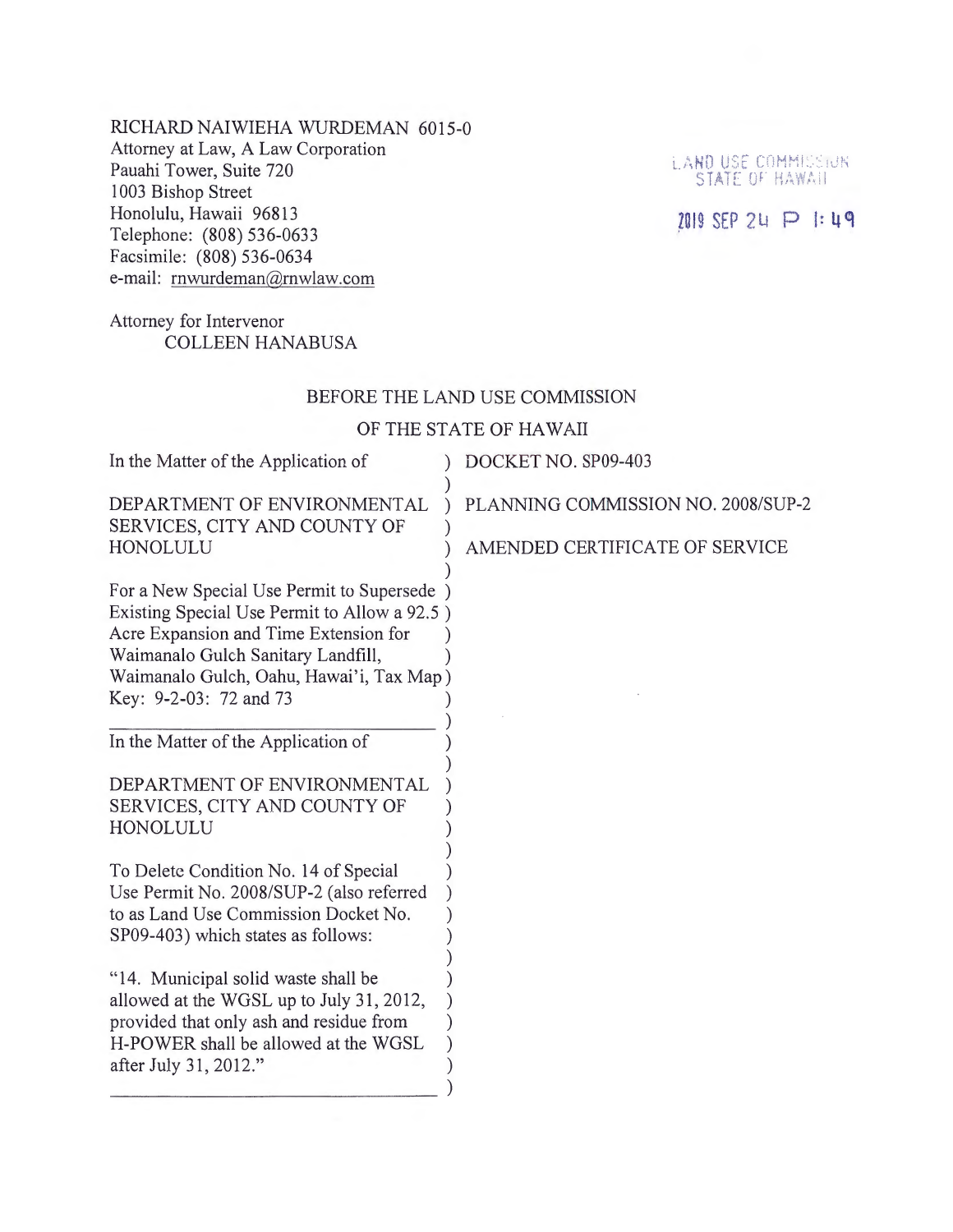#### AMENDED CERTIFICATE OF SERVICE

The undersigned hereby certifies that on the date set forth below, a true and correct copy of Intervenor Colleen Hanabusa's Position Statement and Objections to the Planning Commission's Findings of Fact and Conclusions of Law, and Decision and Order, Filed on September 24, 2019, was served on the following parties:

Calvert G. Chipchase, Esq. Christopher T. Goodin, Esq. Cades Schutte, LLP 1000 Bishop Street, Suite 1200 Honolulu, Hawaii 96813-4212

Attorneys for Intervenors Ko Olina Community Association and Maile Shimabukuro Kamilla C. K. Chan, Esq. Department of the Corporation Counsel City and County of Honolulu 530 S. King Street, Room 110 Honolulu, HI 96813

Attorney for Applicant Department of Environmental Services, City and County of Honolulu

Ian L. Sandison, Esq. Joyce Tam-Sugiyama, Esq. First Hawaiian Center Watanabe Ing LLP 999 Bishop Street, Suite 1250 Honolulu, HI 96813

Attorneys for Intervenor Schnitzer Steel Hawaii Corp.

Bryan C. Yee, Esq. Deborah Day Emerson, Esq. Deputy Attorneys General Department of the Attorney General 425 Queen Street Honolulu, HI 96813

Attorneys for Office of Planning, State of Hawaii